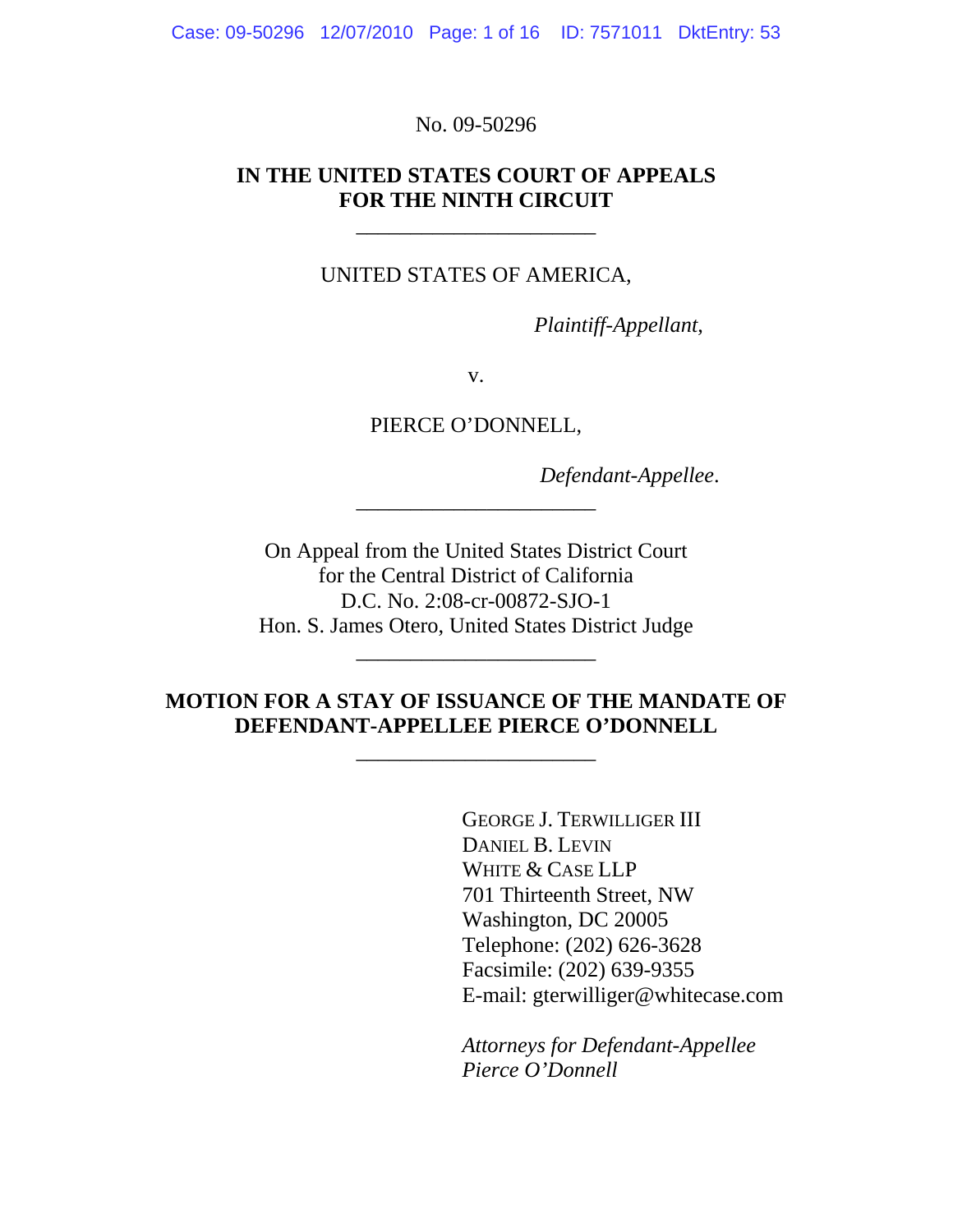# **TABLE OF CONTENTS**

| I.             |                                                                                                                   |  |
|----------------|-------------------------------------------------------------------------------------------------------------------|--|
| II.            |                                                                                                                   |  |
|                |                                                                                                                   |  |
|                | <b>B.</b> Defendant's Petition for Writ of Certiorari                                                             |  |
| 1.             | The Panel Opinion's Interpretation of Section 441f<br><b>Conflicts with Supreme Court Precedent Regarding</b>     |  |
|                | <b>Statutory Interpretation Should Not Render</b><br>$a$ .                                                        |  |
|                | b.<br>The Panel Opinion Conflicts with Supreme Court<br>Precedent Regarding Due Process and the Rule of Lenity. 5 |  |
| 2.             | The Panel Opinion Conflicts with Supreme Court<br><b>Precedent Regarding Interpretation of Statutes</b>           |  |
| $\mathbf{C}$ . | <b>Absent a Stay, Defendant Would Suffer</b><br><b>Irreparable Harm and the Balance of Equities</b>               |  |
| Ш.             |                                                                                                                   |  |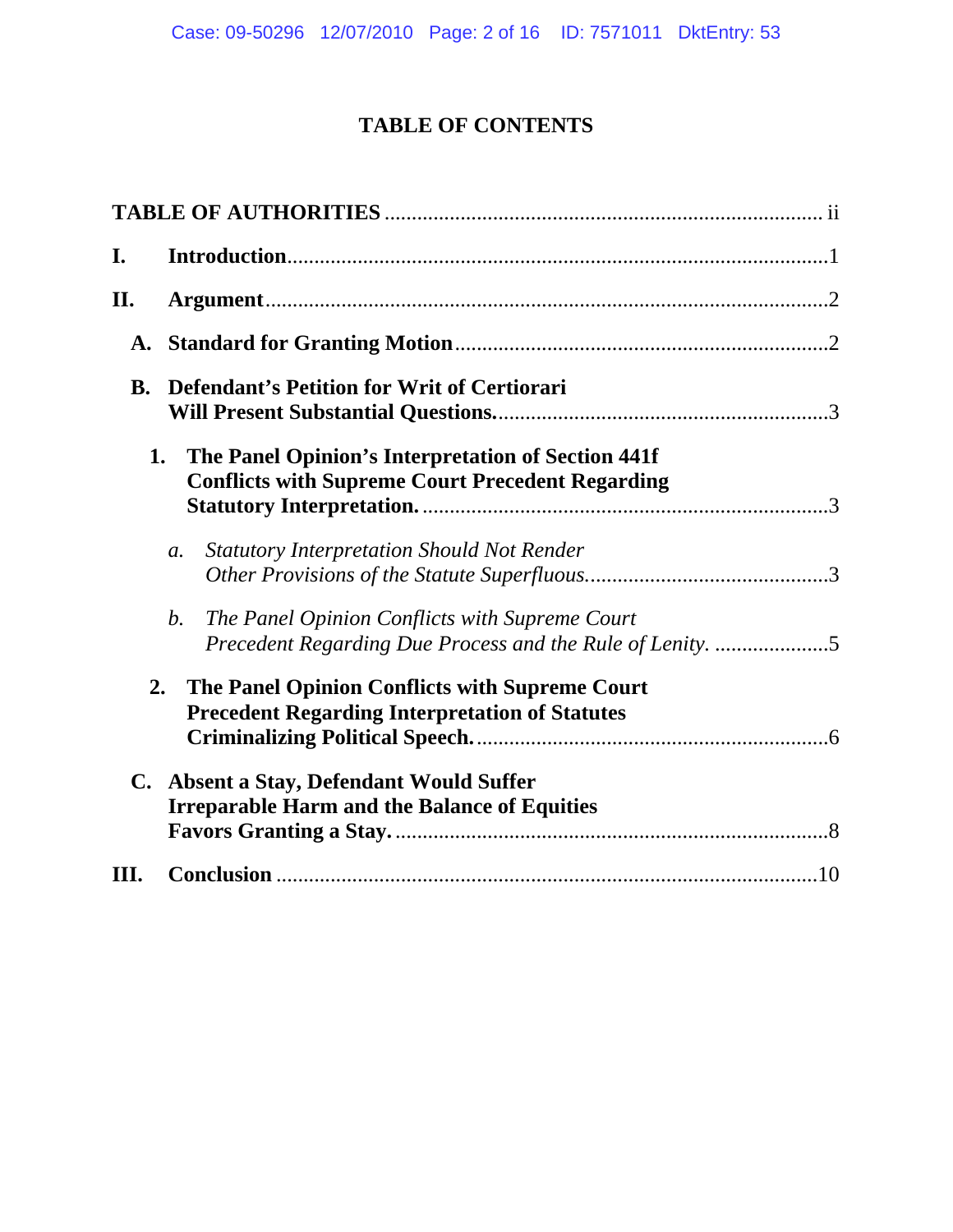# **TABLE OF AUTHORITIES**

# **Supreme Court of the United States**

| Holder v. Humanitarian Law Project,                   |  |
|-------------------------------------------------------|--|
| Lexecon Inc. v. Milberg Weiss Bershad Hynes & Lerach, |  |
|                                                       |  |
| Planned Parenthood of Southeastern Pa. v. Casey,      |  |
|                                                       |  |
|                                                       |  |
|                                                       |  |
|                                                       |  |
|                                                       |  |
|                                                       |  |
|                                                       |  |
| Village of Schaumburg v. Citizens for a Better Env't, |  |

# **United States Courts of Appeals**

|--|--|--|--|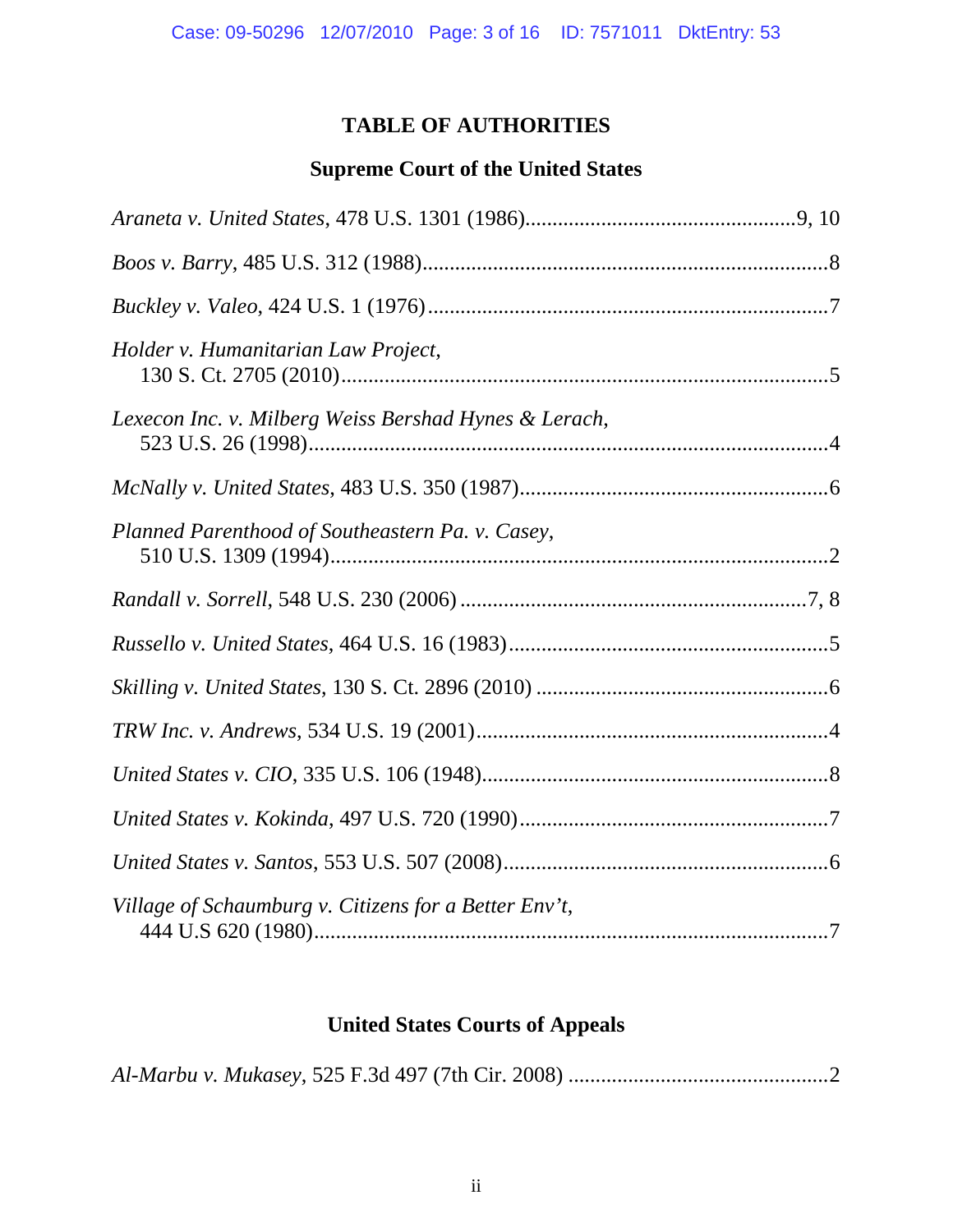# **United States District Courts**

# **Statutes**

# **Federal Court Rules**

# **State Statutes**

|--|--|--|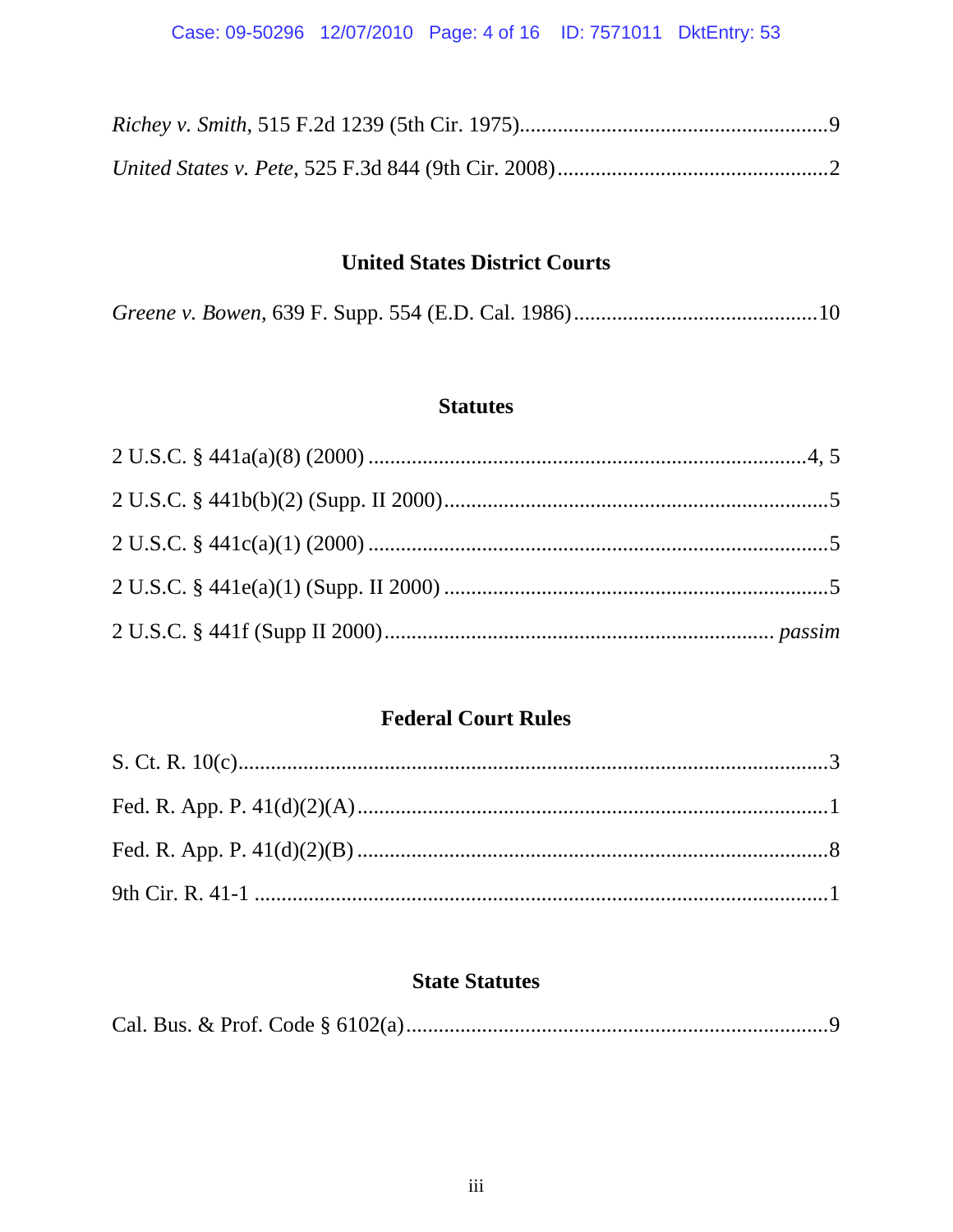#### **I. Introduction**

 Pursuant to Federal Rule of Appellate Procedure 41(d) and 9th Circuit Rule 41-1, Defendant-Appellee Pierce O'Donnell brings this motion for a stay of issuance of the mandate for a period of 90 days so that he may prepare and file a petition for a writ of certiorari to the United States Supreme Court. A certiorari petition by Defendant would present substantial and meritorious questions arising from the panel's decision, including: (1) whether the Ninth Circuit interpreted provisions of the Federal Election Campaign Act ("FECA") in accordance with Supreme Court precedent concerning statutory interpretation; (2) whether the panel opinion applied Fifth Amendment due process principles and the rule of lenity as required when interpreting a criminal statute; and (3) whether the panel opinion followed Supreme Court precedent concerning interpretation of statutes criminalizing otherwise constitutionally-protected political speech. Fed. R. App. P.  $41(d)(2)(A)$ .

 Good cause exists for a stay, Defendant would be irreparably harmed absent a stay, and the balance of equities favors the granting of a stay. This motion is meritorious and not for the purposes of delay. 9th Cir. R. 41-1.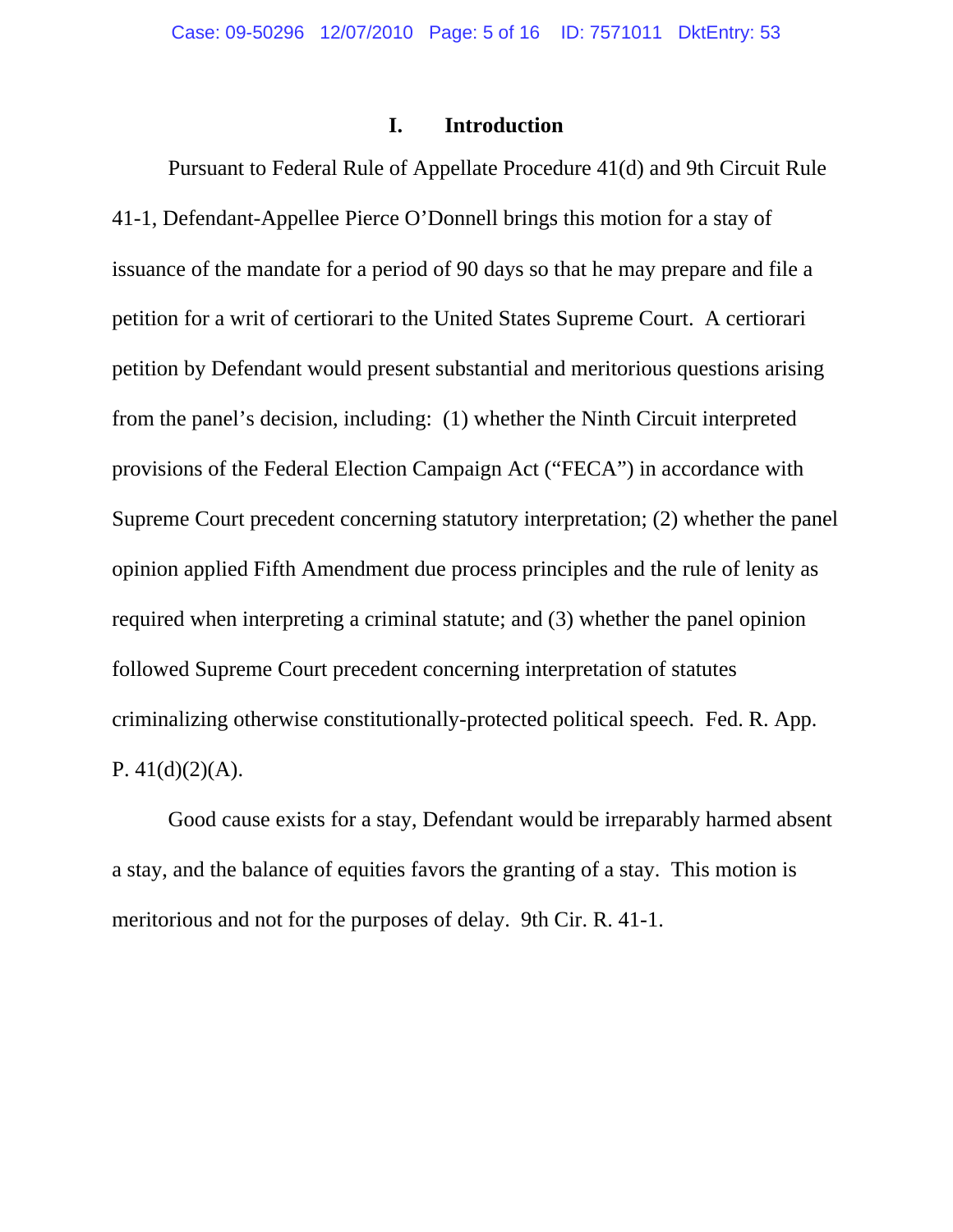#### **II. Argument**

### **A. Standard for Granting Motion**

This Court has held:

A [motion to stay a circuit court mandate] must show that the certiorari petition would present a substantial question and that there is good cause for a stay. [Fed. R. App. P.] 41(d)(2)(A). *See also* 9th Cir. R. 41-1 (stating that a stay of the mandate pending petition to the Supreme Court "will not be granted as a matter of course, but will be denied if the Court determines that the petition for certiorari would be frivolous or filed merely for delay.").

*United States v. Pete*, 525 F.3d 844, 851 n.9 (9th Cir. 2008).

 To satisfy the "substantial question" and "good cause" requirements, a party seeking a stay must show that: (1) there is a reasonable probability that the Supreme Court will grant certiorari; (2) there is at least a fair prospect that it will reverse this Court's decision; and (3) assuming the correctness of the moving party's position, there is a likelihood of irreparable harm if a stay is not granted. *See Al-Marbu v. Mukasey*, 525 F.3d 497, 498-99 (7th Cir. 2008); *see also Planned Parenthood of Southeastern Pa. v. Casey*, 510 U.S. 1309, 1310 (1994) (Souter, J., in chambers) ("The conditions that must be shown to be satisfied before a Circuit Justice may grant such an application are familiar: a likelihood of irreparable injury that, assuming the correctness of the applicants' position, would result were a stay not issued; a reasonable probability that the Court will grant certiorari; and a fair prospect that the applicant will ultimately prevail on the merits[.]").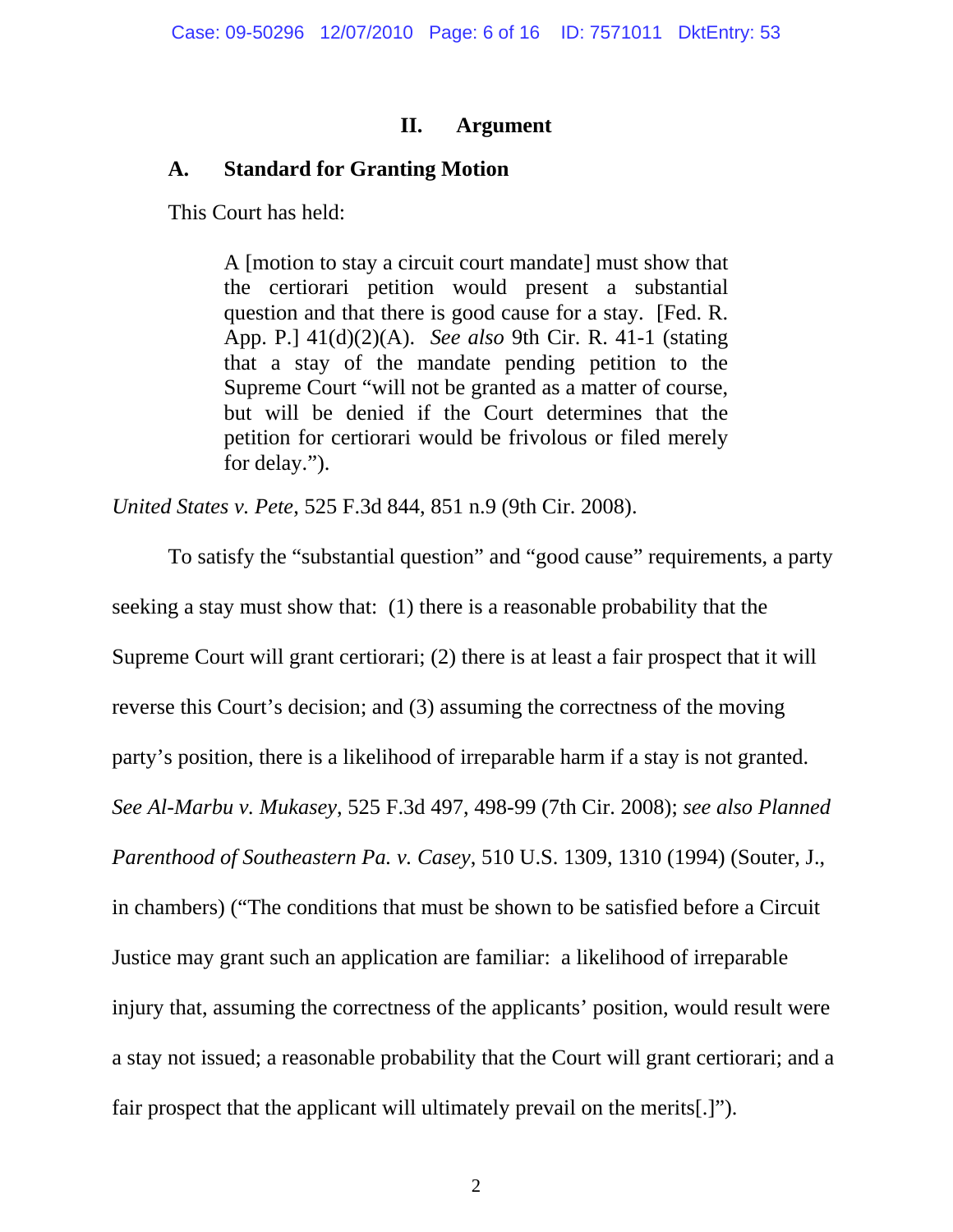# **B. Defendant's Petition for Writ of Certiorari Will Present Substantial Questions.**

 Supreme Court Rule 10 provides that certiorari may be granted when "a United States court of appeals has decided an important question of federal law . . . in a way that conflicts with relevant decisions of this Court." S. Ct. R. 10(c). The panel's holding in this case conflicts with Supreme Court precedent in three ways. First, the panel opinion conflicts with precedent requiring that statutes be interpreted as a whole and, in particular, in a manner that avoids rendering statutory provisions superfluous and that recognizes that when Congress uses different language in different sections it intends them to have different meanings. Second, the panel opinion ignores precedent prohibiting criminal punishment under statutes that do not provide adequate notice of the conduct proscribed and requiring application of the rule of lenity in interpreting ambiguous statutes. Third, the panel opinion ignores First Amendment precedent requiring narrow construction of statutes criminalizing otherwise protected speech.

# **1. The Panel Opinion's Interpretation of Section 441f Conflicts with Supreme Court Precedent Regarding Statutory Interpretation.**

#### *a. Statutory Interpretation Should Not Render Other Provisions of the Statute Superfluous.*

 The Supreme Court has clearly stated that a statute's language must be interpreted in light of other sections of the statute. *Lexecon Inc. v. Milberg Weiss Bershad Hynes & Lerach*, 523 U.S. 26, 36 (1998). Various sections of a statute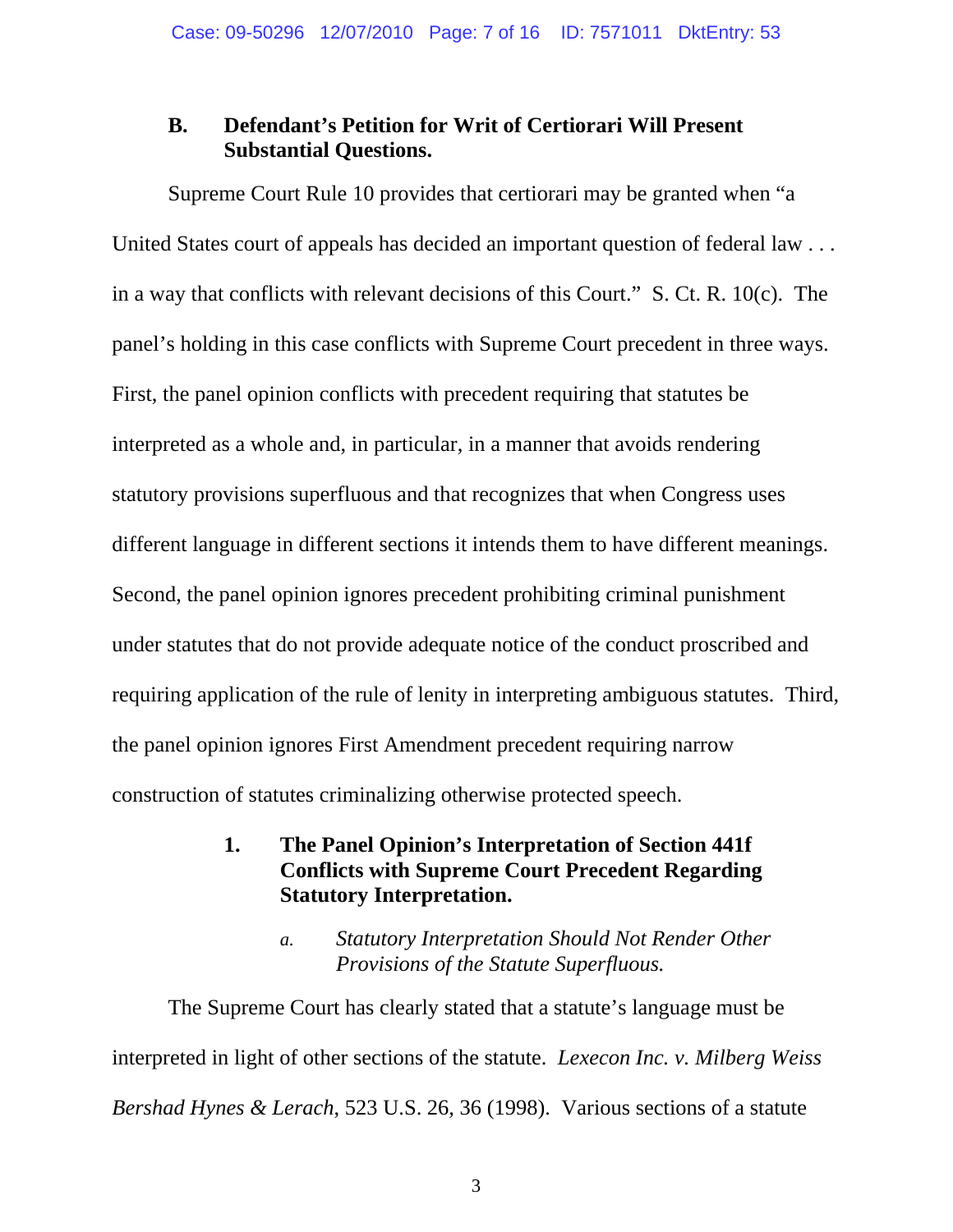should be construed in concert so that "no clause, sentence or word shall be superfluous, void, or insignificant." *TRW Inc. v. Andrews*, 534 U.S. 19, 31 (2001).

The panel opinion's interpretation of Section  $441f<sup>1</sup>$  of the FECA renders substantial portions of Section 441a(a)(8), as well as portions of numerous other FECA provisions, superfluous. Section 441f proscribes the "mak[ing] of a contribution in the name of another person," while Section  $441a(a)(8)$  regulates "contributions" made "either directly or indirectly" or "which are . . . directed through an intermediary or conduit." 2 U.S.C. §§ 441a(a)(8), 441f. Under the panel's interpretation, "contributions" as used in Section 441f includes direct and indirect contributions, and conduit contributions. However, if that interpretation is correct, then Section 441a(a)(8) would not have to use the terms "directly or indirectly" or "conduit" when describing the types of contributions it regulates. As a result, Section 441a(a)(8)'s use of those terms—a substantial portion of that provision—is superfluous under the panel's opinion.<sup>2</sup>

 Additionally, the use of certain language in one section of a statute but not in another demonstrates congressional intent that those statutes be read differently.

 $\overline{a}$ 

<sup>&</sup>lt;sup>1</sup> "Section 441f" refers to 2 U.S.C. § 441f (Supp. II 2000); "Section 441a(a)(8)" refers to 2 U.S.C. § 441a(a)(8) (2000).

 $2^2$  A number of other FECA provisions also use the terms "directly or indirectly" to describe contributions or payments and, under the panel's opinion, portions of those sections would also be superfluous. *See* 2 U.S.C. § 441b(b)(2) (Supp. II 2000); 2 U.S.C. § 441c(a)(1) (2000); 2 U.S.C. § 441e(a)(1) (Supp. II 2000).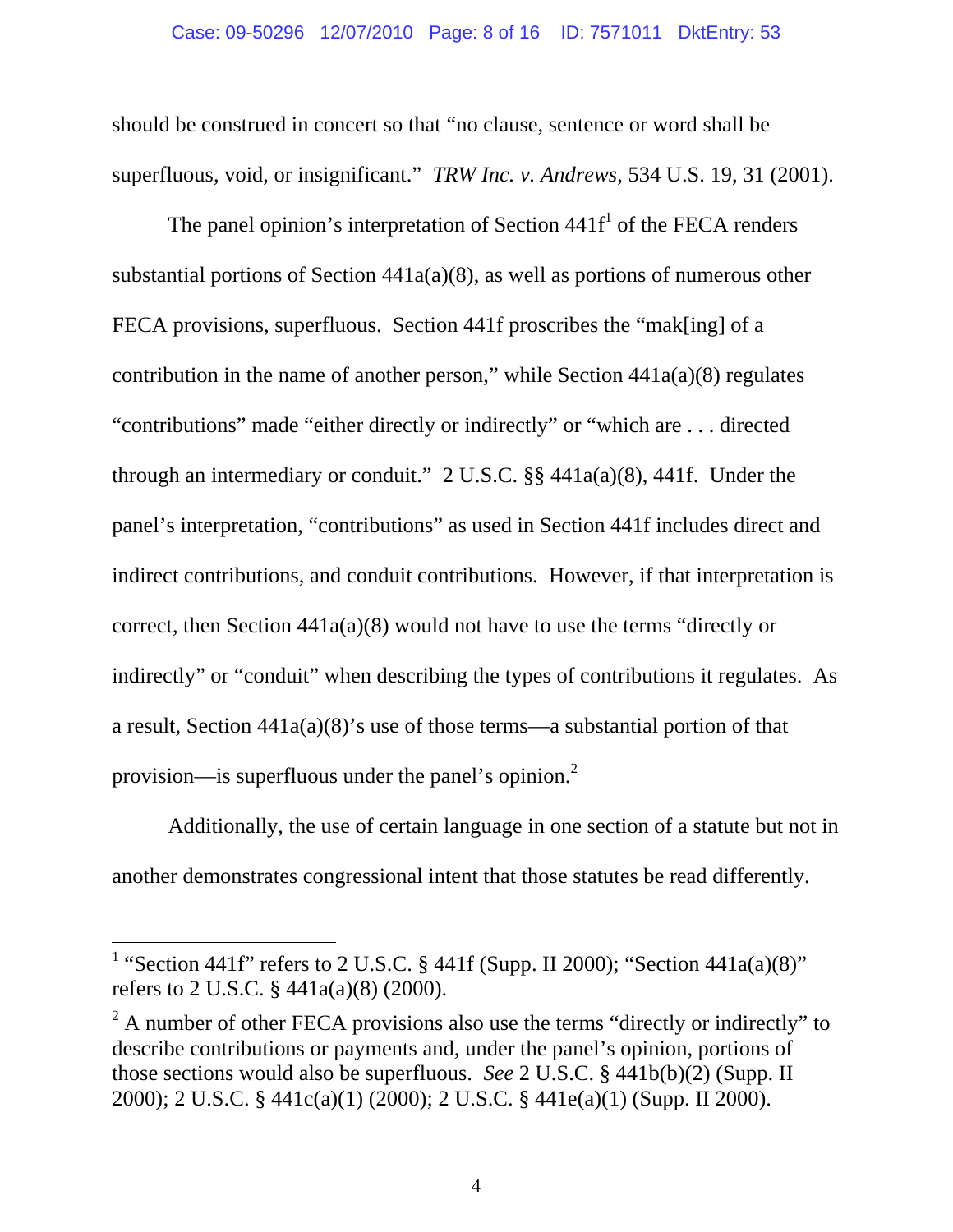*Holder v. Humanitarian Law Project*, 130 S. Ct. 2705, 2717-18 (2010); *Russello v. United States*, 464 U.S. 16, 23 (1983) ("[I]t is generally presumed that Congress acts intentionally and purposefully in the disparate inclusion and exclusion."). The panel's opinion ignores this fundamental principle of statutory construction by using the same interpretation for "contribution" in both Sections 441f and 441a(a)(8) even though Congress purposefully used different language in each section.

## *b. The Panel Opinion Conflicts with Supreme Court Precedent Regarding Due Process and the Rule of Lenity.*

 The panel opinion conflicts with Supreme Court holdings by failing properly to apply an analysis of Fifth Amendment due process principles when interpreting a criminal statute.

 Due process principles require that a criminal statute clearly proscribe certain conduct before the government may punish a person for engaging in that conduct. *McNally v. United States*, 483 U.S. 350, 360 (1987). Specifically, the rule of lenity, grounded in these due process principles, requires that "when there are two rational readings of a criminal statute, one harsher than the other, we are to choose the harsher only when Congress has spoken in clear and definite language." *Id.* at 359-60. Ambiguities in a criminal statute must be resolved in favor of Defendant: "Under a long line of our decisions, the tie must go to the defendant.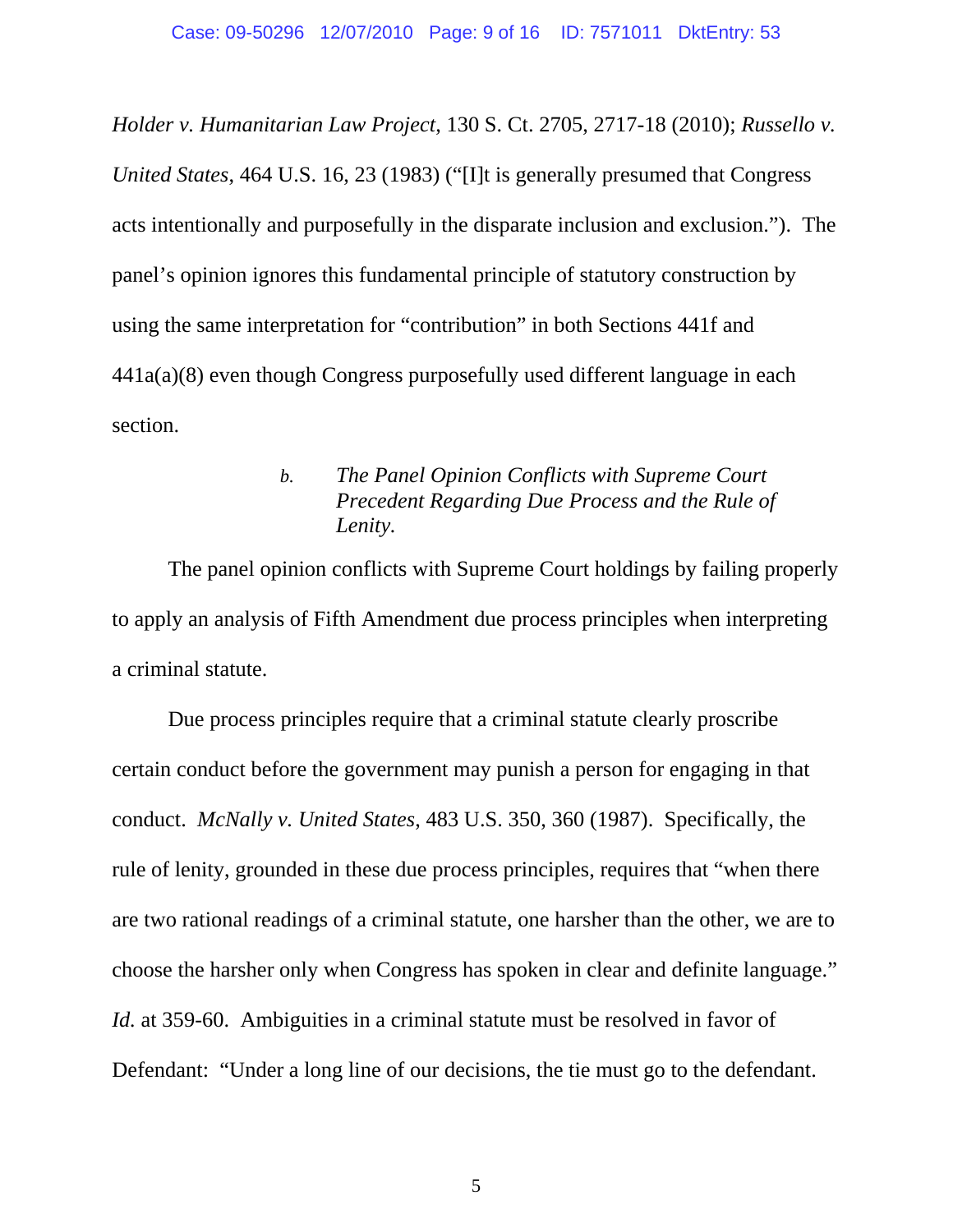#### Case: 09-50296 12/07/2010 Page: 10 of 16 ID: 7571011 DktEntry: 53

The rule of lenity requires ambiguous criminal laws to be interpreted in favor of the defendants subjected to them. . . . We interpret ambiguous criminal statutes in favor of defendants, not prosecutors." *United States v. Santos*, 553 U.S. 507, 514, 519 (2008) (plurality op.) (citations omitted); *see also Skilling v. United States*, 130 S. Ct. 2896, 2932 (2010) ("ambiguity concerning the ambit of criminal statutes should be resolved in favor of lenity") (citation omitted).

 The panel opinion's lengthy discussion of the statute, which resorts to extrinsic sources that are only appropriate to aid in interpreting ambiguous statutes, demonstrates that Section 441f is ambiguous. When faced with such ambiguity, Supreme Court precedent requires courts to apply the rule of lenity and interpret the statute in favor of the defendant. By failing to consider adequately other rational interpretations of Section 441f, such as Defendant's, the panel opinion exposes Defendant to potential criminal punishment under an ambiguous statute. In such a case, the proper analysis required application of the rule of lenity.

# **2. The Panel Opinion Conflicts with Supreme Court Precedent Regarding Interpretation of Statutes Criminalizing Political Speech.**

 The panel opinion ignores important First Amendment principles related to the FECA. The Supreme Court has held that campaign finance activities are constitutionally protected political activity. *United States v. Kokinda*, 497 U.S. 720, 725 (1990) ("Solicitation is a recognized form of speech protected by the First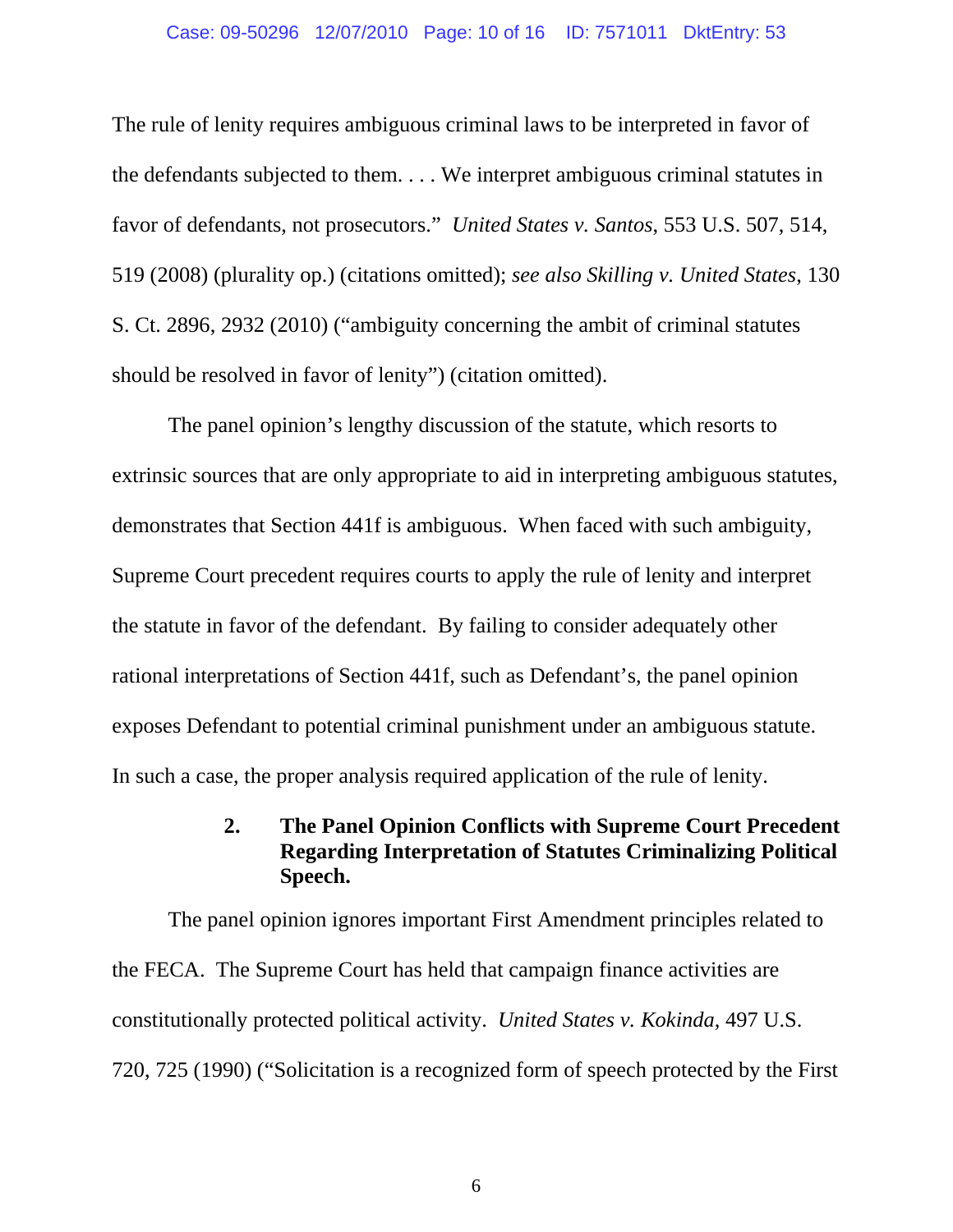Amendment.") (citations omitted). Associating with others for purposes of financially supporting an election campaign involves core First Amendment interests, and providing financial support to a candidate and a campaign are forms of protected political speech. *Buckley v. Valeo*, 424 U.S. 1, 15, 24-25 (1976). Thus, control and limitation of political contributions "'implicate fundamental First Amendment interests,' namely, the freedoms of 'political expression' and 'political association.'" *Randall v. Sorrell*, 548 U.S. 230, 246 (2006) (plurality op.) (quoting *Buckley*, 424 U.S. at 15, 23); *see Vill. of Schaumburg v. Citizens for a Better Env't*, 444 U.S 620, 633 (1980) ("Our cases long have protected speech even though it is in the form of . . . a solicitation to pay or contribute money.") (alterations to original and internal quotation marks omitted). As a result, the panel opinion should have analyzed whether Section 441f is a closely drawn statute based on a carefully considered record establishing a sufficiently important government interest necessary to justify such a restriction. *Randall*, 548 U.S. at 247. Here, despite Section 441f's restriction on constitutionally protected speech, the panel opinion omits any such analysis and creates a chilling effect on such protected speech.

 Supreme Court precedent required that the panel apply a narrow interpretation of Section 441f to avoid constitutional infirmities, especially in the federal campaign contribution context. *Boos v. Barry*, 485 U.S. 312, 330-31

7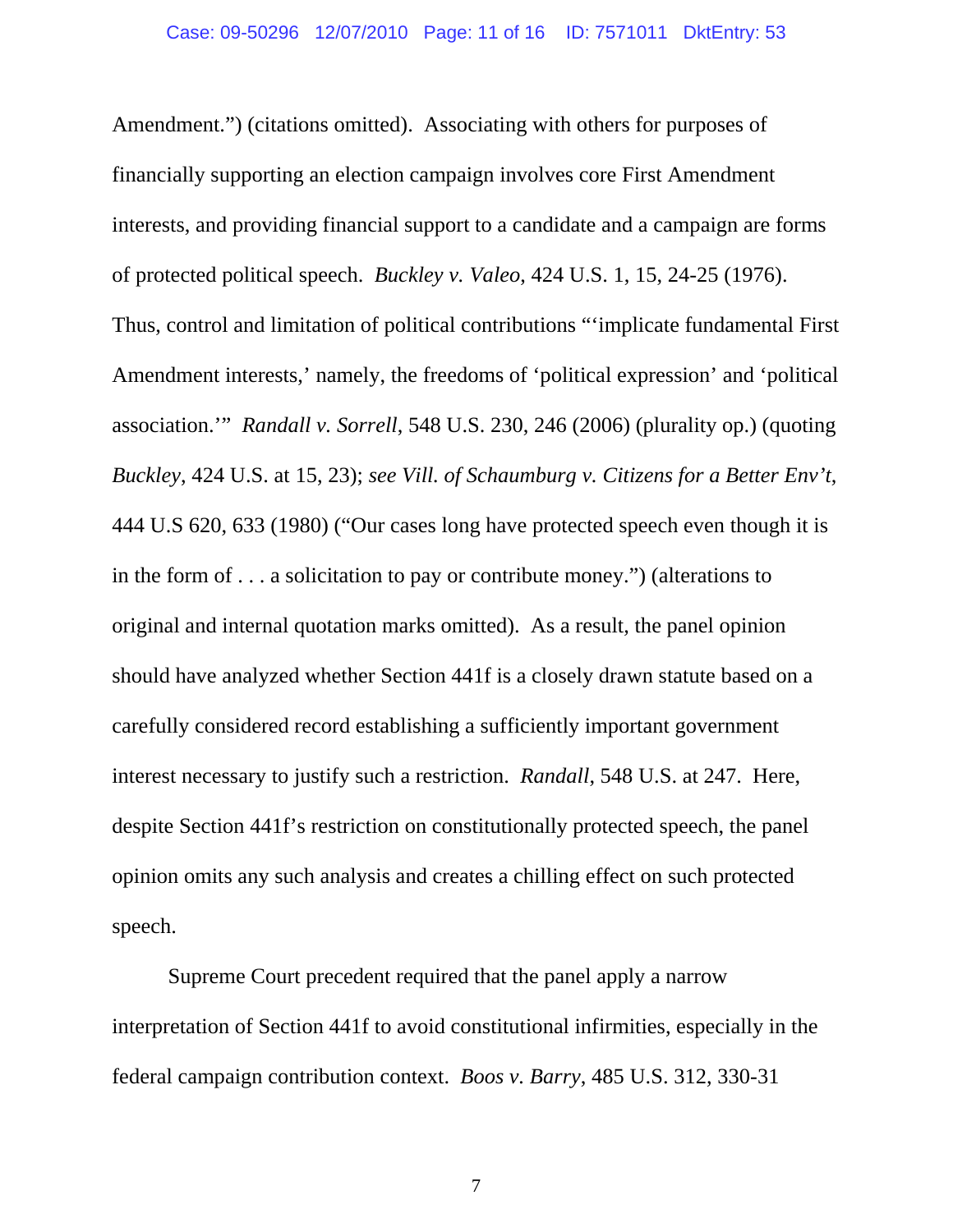#### Case: 09-50296 12/07/2010 Page: 12 of 16 ID: 7571011 DktEntry: 53

(1988) ("It is well settled that federal courts have the power to adopt narrowing constructions of federal legislation. Indeed, the federal courts have the duty to avoid constitutional difficulties by doing so if such a construction is fairly possible.") (citation omitted); *see e.g.*, *United States v. CIO*, 335 U.S. 106, 123-24 (1948) (narrowly interpreting a limitation on certain political expenditures by labor unions in a predecessor statute to the FECA to affirm the dismissal of an indictment on the grounds that it failed to state a crime, thereby avoiding discussion of constitutional infirmities found by the district court).

#### **C. Absent a Stay, Defendant Would Suffer Irreparable Harm and the Balance of Equities Favors Granting a Stay.**

 The requested stay is for a maximum of 90 days (unless good cause to extend it is shown or a petition for certiorari is filed). Fed. R. App. P.  $41(d)(2)(B)$ . Absent a stay, Defendant would face irreparable injury and the balance of equities favors Defendant.

 If the mandate issues, Defendant would face imminent prosecution. Being obligated to defend oneself in a criminal proceeding predicated on a statute that fails to provide adequate notice of the conduct proscribed, and/or is otherwise unconstitutional, constitutes irreparable injury. *Cf. Araneta v. United States*, 478 U.S. 1301, 1304-05 (1986) (Burger, C.J., in chambers) (granting a stay of a district court's contempt order because forcing defendants to testify could result in defendants facing substantial possibility of prosecution in foreign court). The

8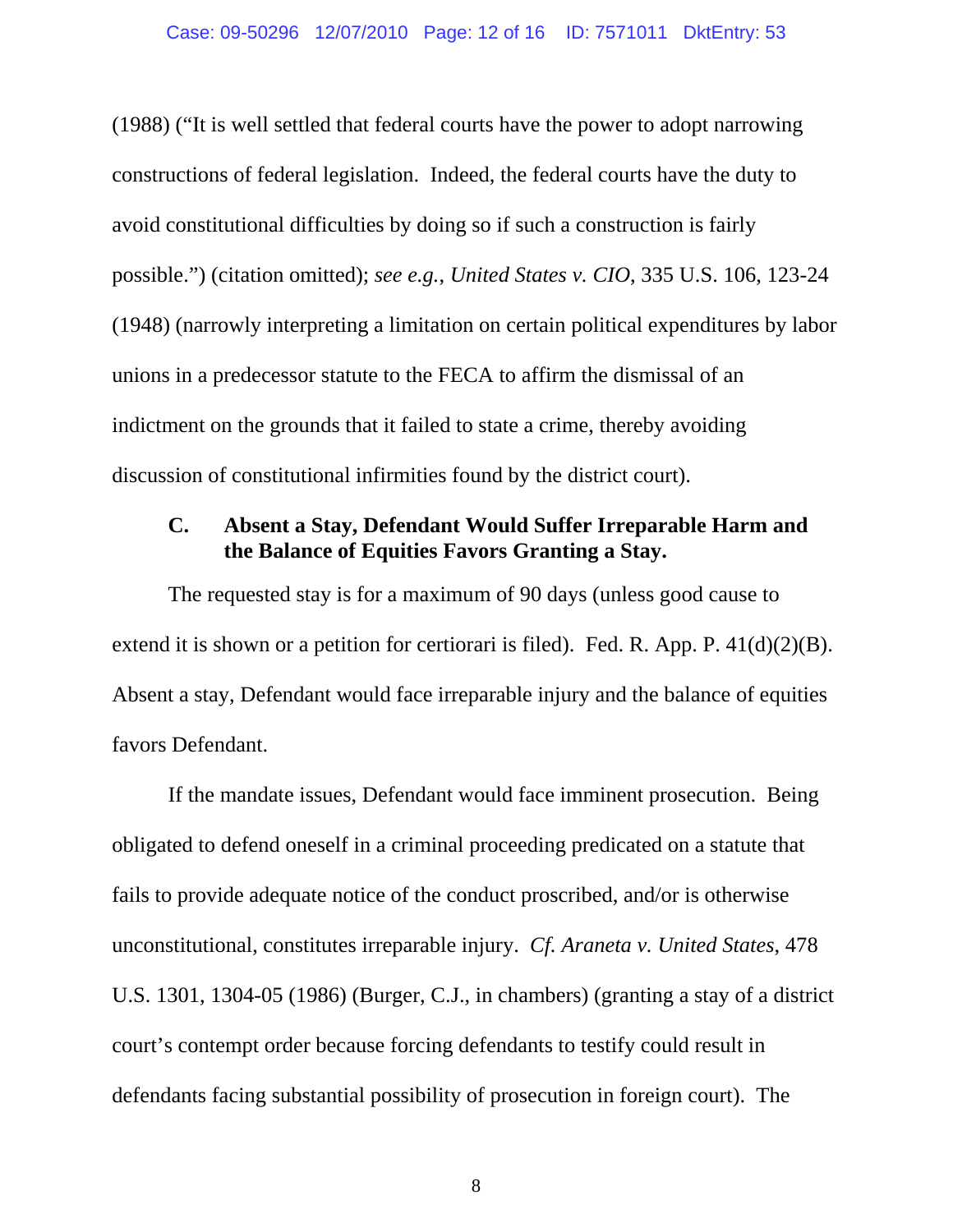#### Case: 09-50296 12/07/2010 Page: 13 of 16 ID: 7571011 DktEntry: 53

resulting reputational damage would also cause Defendant irreparable injury, even if he were eventually acquitted. *See Richey v. Smith*, 515 F.2d 1239, 1243 n.10 (5th Cir. 1975) (discussing the reputational effects of an indictment founded upon illegal evidence: "[A] wrongful indictment is no laughing matter; often it works a grievous, irreparable injury to the person indicted. . . . In the public mind, the blot on a man's escutcheon, resulting from such a public accusation of wrongdoing, is seldom wiped out by a subsequent judgment of not guilty. Frequently the public remembers the accusation, and still suspects guilt, even after an acquittal.").

 Furthermore, a conviction would result in the immediate suspension of Defendant's legal license. Cal. Bus. & Prof. Code § 6102(a). Such a ban constitutes irreparable harm because Defendant would be unable to pursue his profession and would suffer economic and reputational damage. *Cf. Greene v. Bowen*, 639 F. Supp. 554, 563 (E.D. Cal. 1986) (loss of income and loss of reputation constituted irreparable injury when doctor sought to enjoin government from providing public notice of his suspension from Medicare).

 The record does not indicate that the Government would be prejudiced by further delay. *See Araneta*, 478 U.S. at 1304-05 (noting that denial of stay resulting in potential prosecution constituted harm to defendant, but delay was not harmful to government). The potential irreparable harm to Defendant thus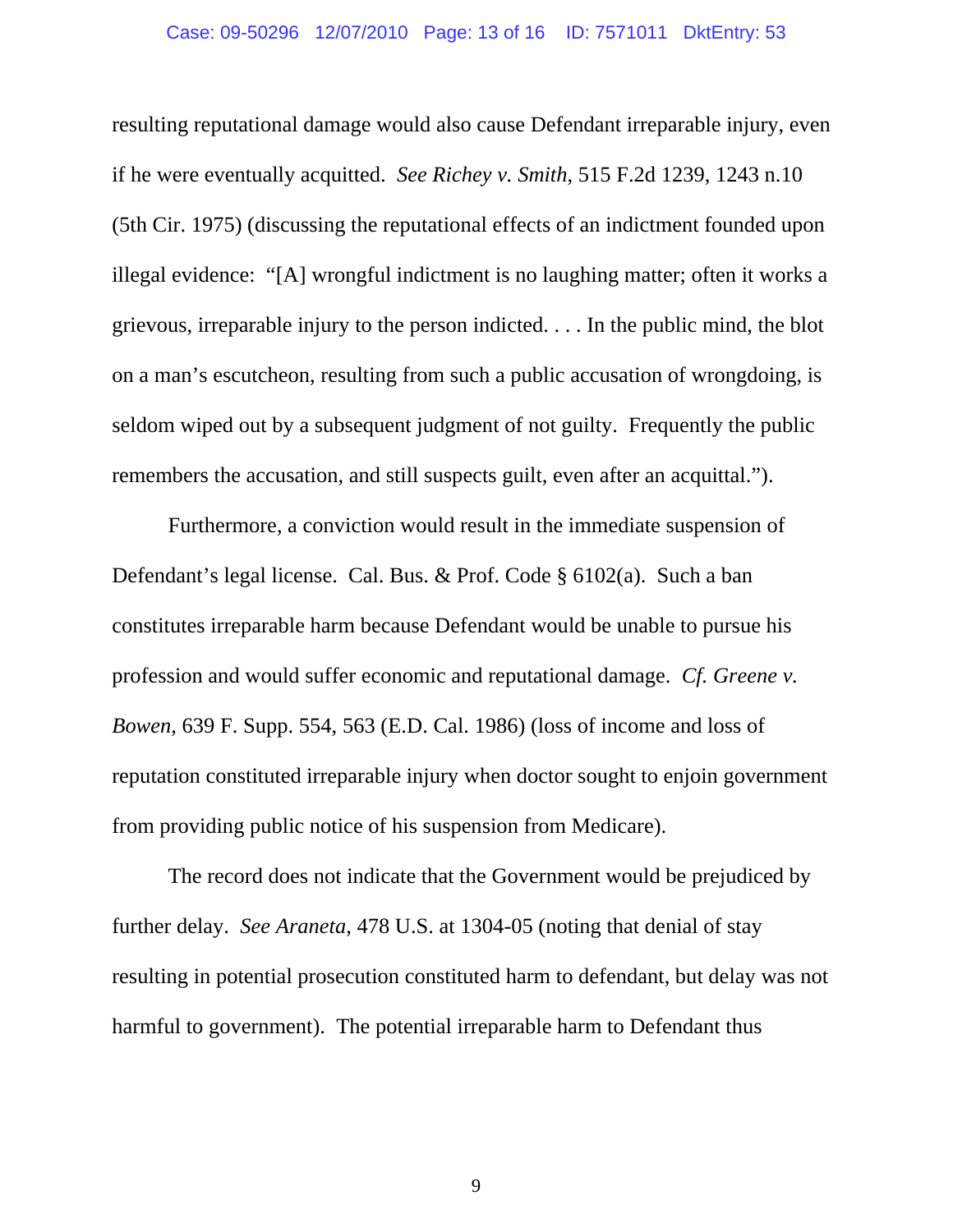outweighs any potential harm to the Government or the public, and the balance of equities favors the granting of the stay.

### **III. Conclusion**

 For the foregoing reasons, the motion to stay the mandate pending a petition for certiorari by Defendant should be granted.

Dated: December 7, 2010 Respectfully submitted,

 s/ George J. Terwilliger III GEORGE J. TERWILLIGER III DANIEL B. LEVIN WHITE & CASE LLP 701 Thirteenth Street, NW Washington, DC 20005 Telephone: (202) 626-3628 Facsimile: (202) 639-9355 E-mail: gterwilliger@whitecase.com

*Attorneys for Defendant-Appellee Pierce O'Donnell*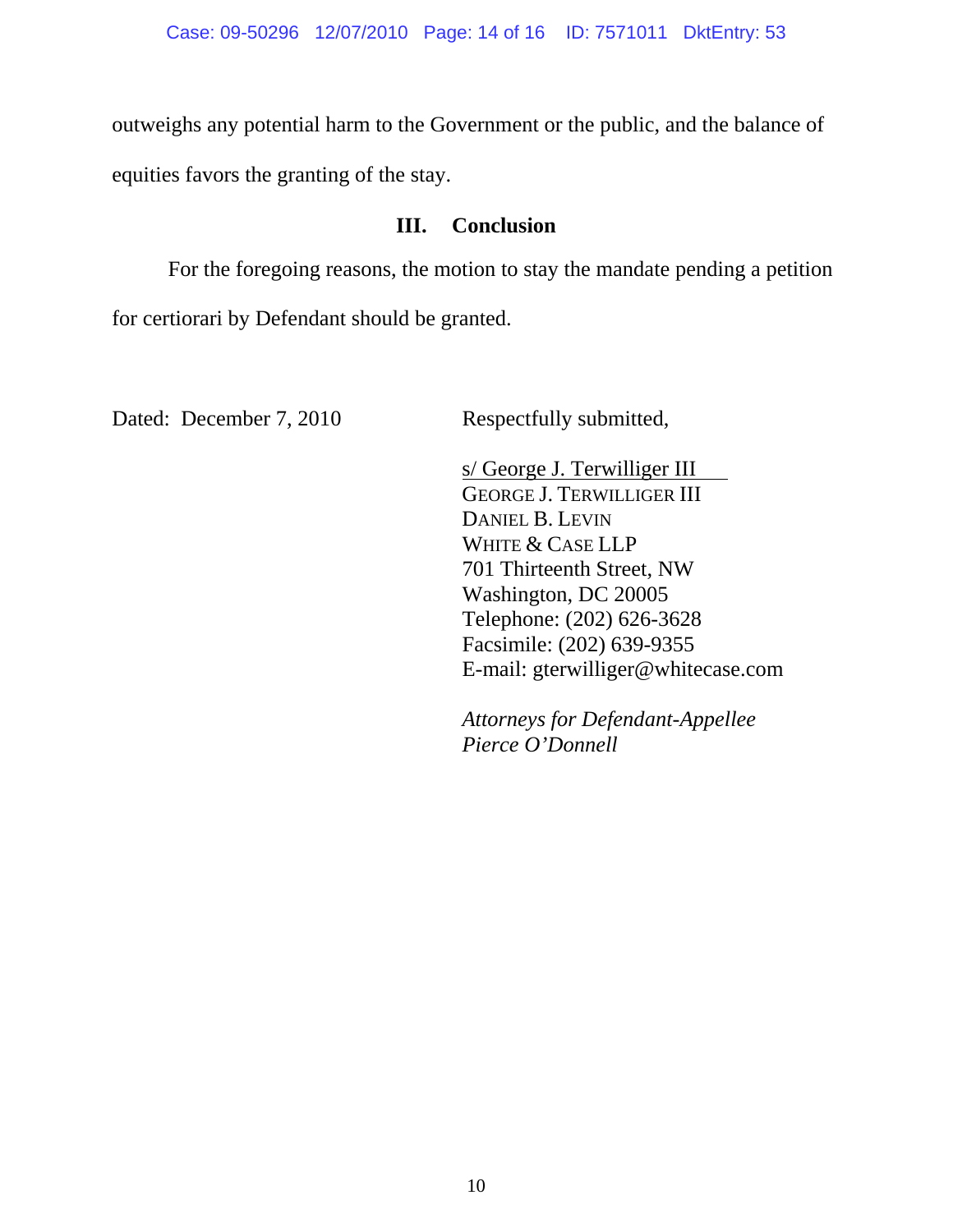## **CERTIFICATE OF COMPLIANCE PURSUANT TO CIRCUIT RULES 35-4 AND 40-1**

 Pursuant to Circuit Rules 35-4 and 40-1, I certify that the attached motion for a stay of issuance of the mandate is proportionately spaced, has a typeface of 14 points or more, and contains 2,050 words, exclusive of the cover, table of contents, table of authorities, certificate of counsel, this certificate of compliance, and proof of service, according to the word count feature of Microsoft Word used to generate this brief.

s/ George J. Terwilliger III GEORGE J. TERWILLIGER III